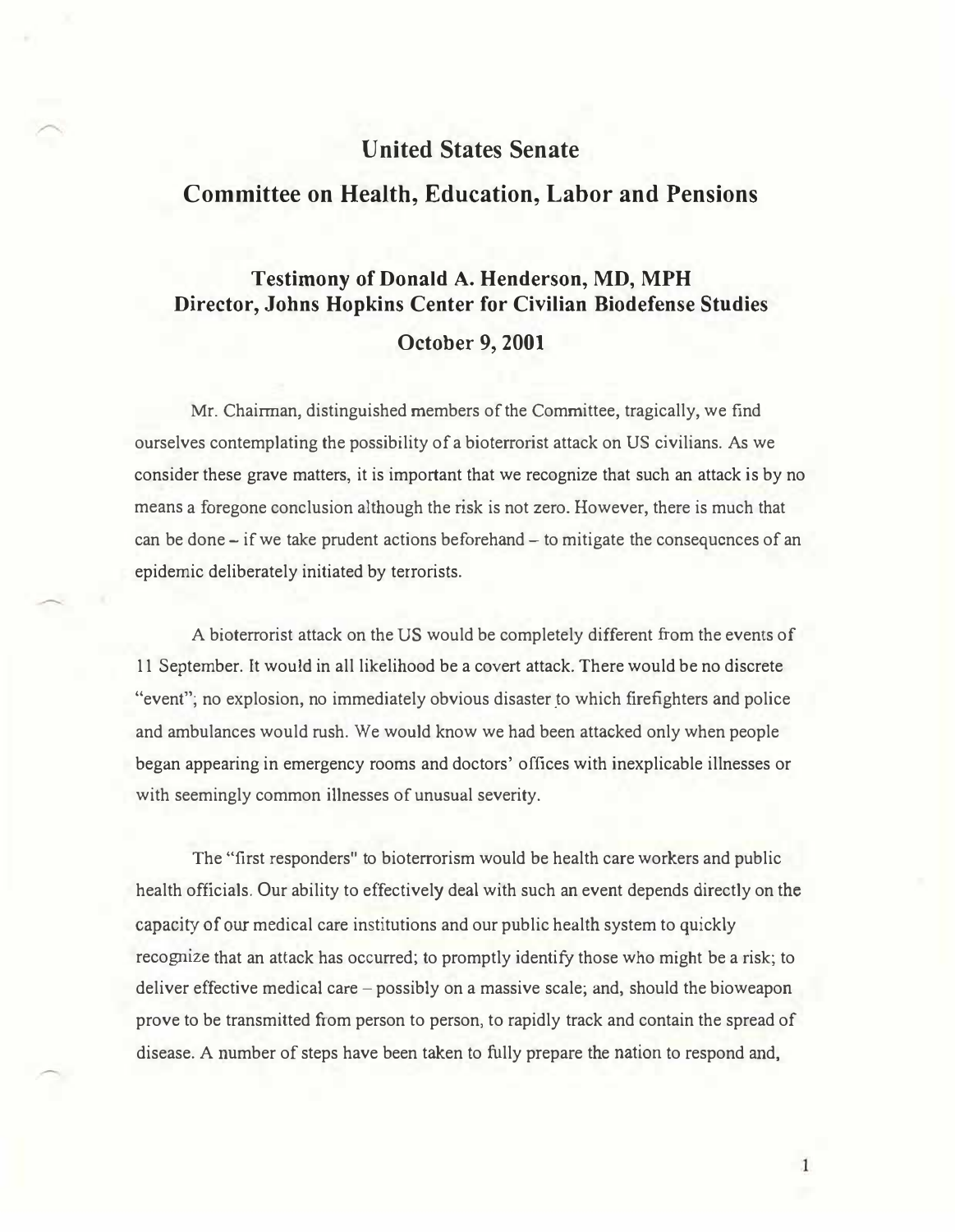combine these diverse and disconnected efforts into a unified program of action. We need a single, centralized medical and public health strategy for preparing the nation to detect and respond to bioterrorist attacks. It is an effort that appropriately should be managed by HHS, integrated across the Department, coordinated with state and local authorities, and able to interface efficiently with other federal agencies.

The difficulty of understanding and managing the complex interactions among the different agencies, levels of government and private sector organizations that have roles to play in bioterrorism response is profound. New partnerships must be forged. Policy makers must be educated to understand the operational realities faced by hospitals and public health agencies. They must recognize that protecting national security will demand investments in sectors not typically considered integral to defense strategy.

State and local public health departments across the country are the backbone for detection and response to a biological weapons attack. They need resources and they need them urgently if they are to effectively carry out even the rudimentary actions that are absolutely essential for dealing with a major infectious disease outbreak. It is difficult to exaggerate the deficiencies of our present public health capacities. Indeed, it is inaccurate to even call the varied public health structures at state, city and county level a public health "system", since many of these units are not connected or coordinated in any meaningful way. In the near term, it is important that we identify and support the essential steps needed to make this motley arrangement functional.

Assuming that federal funds can expeditiously be made available, there will be a need for an expedited process to get these funds to state and local level. The leisurely and tortuous administrative channels will need to be foreshortened so that funds become available in weeks, not months. Moreover, such funds should not be overly constrained by restrictive definitions of how they are to be spent. The variety of needs in the 50 state and 3000 local public health departments around the country are such that, for a program of this urgency and complexity, it would not be sensible for the federal government to

3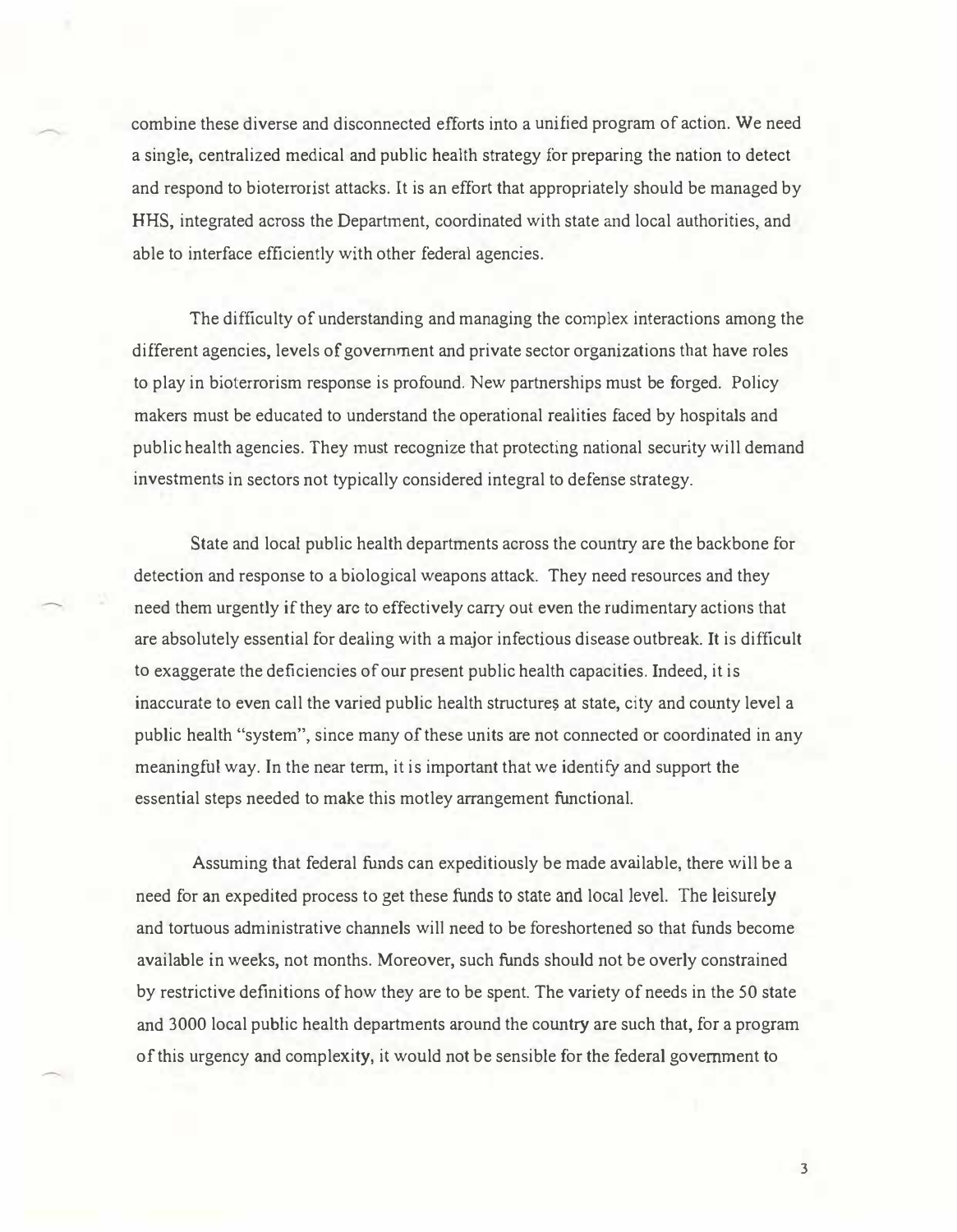the NPS consists of caches of such supplies, located in strategic locations around the country. CDC has reported that these supplies can be delivered within 12 hours to any point in the nation. Because of recent events, the nature and quantities of materials available will be reviewed by an expert advisory group later this month.

In addition, Secretary Thompson has initiated a number of steps to ensure that the supplies of smallpox vaccine held by the federal Centers for Disease Control and Prevention (CDC) are immediately ready for distribution if needed. The Secretary has recently directed that the amount of smallpox vaccine produced under the HHS contract with Acambis be significantly increased, and has taken steps to move up the date of delivery.

Perhaps the most uncertain part of the equation in getting drugs and vaccine to the population relates to the question of distribution. Health departments have had little experience in the large scale, rapid distribution of either drugs or vaccines. Should such be needed, there predictably would be staggering logistical problems. Here again is where resources are needed for state and local health departments to undertake contingency planning for distribution.

## Improved Training of Public Health Officials. Emergency Room Health Personnel and Infectious Disease Physicians

These three groups of professionals along with the laboratory personnel represent the foundation for early detection, diagnosis, definition of the epidemic and application of preventive and therapeutic measures. Educational materials are urgently in need. Resources are required for training programs, drills, tabletop exercises, etc. In the longer term there is a need for rigorous curricula and training programs to prepare public health professionals to manage deliberate epidemics, and to incorporate public health practicerelated curricula into academic training programs.

#### Medical Care Functions Io Need of Improvement

Obviously, it does little good to have a public health system that can detect disease outbreaks and manage epidemics if we cannot effectively take care of sick